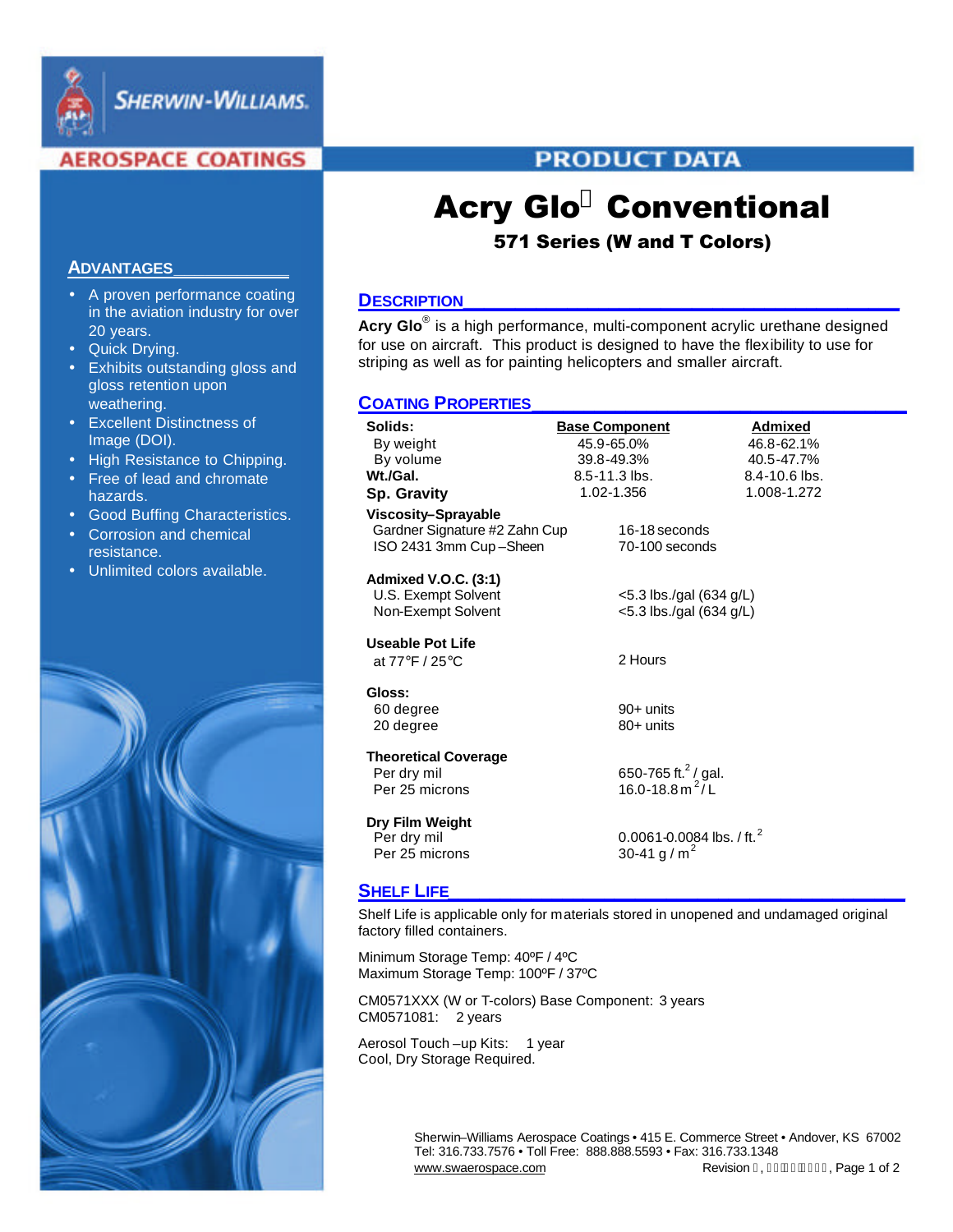

# **PRODUCT DATA**

## **SURFACE PREPARATION\_\_\_\_\_\_\_\_\_\_\_\_\_\_\_\_\_\_\_**

#### **Primed Surface**

Acry Glo® should be applied to a surface that has been coated with an approved, properly prepared and applied Sherwin-Williams Aerospace primer system.

Refer to Sherwin-Williams Primer Product Data Sheets (Corrosion Primers CM0483660 and CM0724400 and Sanding Surfacers CM0482300, CM0560563 and CM0560566); training guides; and your Sherwin-Williams Representative for complete details.

#### **Topcoat Surface**

For best adhesion of trim colors to the cured urethane base coat, a thorough scuff sanding is recommended. Scuff sanding and cleaning will assure long-term durability and adhesion of the applied coating. Refer to Sherwin-Williams Topcoat Product Data Sheets, training guides, and your Sherwin-Williams Representative for complete details.

#### **MIXING INSTRUCTIONS\_\_\_\_\_\_\_\_\_\_\_\_\_\_\_\_\_\_\_\_\_\_**

Shake color component for 10-15 minutes before admixing.

Admix by Volume:

| 3 Parts | Acry Glo <sup>®</sup> Color |
|---------|-----------------------------|
|         | (W- and T- Color Numbers)   |

**1 Part** Acry Glo<sup>®</sup> Hardener **CM0571081**

Admixed product should be allowed a 15-minute induction time for optimum application performance.

Reduce to desired application viscosity with approximately 10- 25% thinner.

### **Available Thinners:**

| Temperature                        | Thinner                | <b>Blend</b>            |  |
|------------------------------------|------------------------|-------------------------|--|
| 60-70°F (16-21°C)                  | CM0110755              | 100%                    |  |
| 70-80°F (21-27°C)                  | CM0110701              | 100%                    |  |
| 80-90°F (27-32°C)                  | CM0110701<br>CM0110821 | $90 - 95%$<br>$5 - 10%$ |  |
| $90^{\circ}$ F+ (32 $^{\circ}$ C+) | CM0110701<br>CM0110821 | 75-90%<br>10-25%        |  |

When the relative humidity exceeds 65%, it is recommended to replace 25% of the thinner blend with urethane grade MEK (CM0110308).

It is recommended to strain admixed paint before placing material in containers for spraying.

Tape time can be accelerated by using up to four ounces per admixed gallon (120 mL per admixed 3.8 Liter) of CM0571082 Accelerator.

## **APPLICATION\_\_\_\_\_\_\_\_\_\_\_\_\_\_\_\_\_\_\_\_\_\_\_\_\_\_\_\_\_**

This product can be applied using conventional air spray equipment, HVLP, Graco Pro 4500 air electrostatic, or Graco Pro 4500 air assisted airless electrostatic. Please consult your Sherwin-Williams representative for specific equipment settings.

- 1. Make sure pots, guns, and lines are purged and cleaned.
- 2. Mix thoroughly and filter strain before spray applying.
- 3. Spray atomizing pressure: 50-60 psi (3.45-4.15 bar) Pot pressure: 10-12 psi (0.69 – 0.83 bar) using a 60' fluid hose (3/8" diameter) Delivery Rate: 8-10 fluid oz (236-295 mL) per minute
- 3. Always air-blow and tack-wipe the surfaces to be painted. Assure that the aircraft is properly grounded for potential static buildup.
- 4. Best application results are obtained by applying two medium wet coats, allowing a 5-10 minute "tack-off" period between coats.
- 5. If the dry time between coats exceeds 48 hours, the surface should be thoroughly abraded.
- 6. Recommended dry film thickness is 2-3 mils (50-75 microns). Some colors may require thicker films to achieve complete hiding.

NOTE: Application of these product systems requires recommended temperature / humidity conditions and film thickness ranges. The material, hangar, and aircraft skin temperature should be no lower than 55ºF / 13ºC before, during, and after application.

## **DRYING SCHEDULE\_\_\_\_\_\_\_\_\_\_\_\_\_\_\_\_\_\_\_\_\_\_\_\_**

Dry times are based on the dry film thickness of 2-3 mils (50-75 microns).

| <b>Air Dry Times</b><br>$(75^{\circ}F / 25^{\circ}C$ and 50% RH)                               | Without<br>Accelerator | 4 oz./gal<br>(120 mL /3.8 Liter)<br>CM0571082   |
|------------------------------------------------------------------------------------------------|------------------------|-------------------------------------------------|
| Dust Free<br>Dry to Handle                                                                     | 20 Minutes<br>3 Hours  | Accelerator<br>20 Minutes<br>$\frac{1}{2}$ Hour |
| Tape Time<br>$\mathbf{D}$ and $\mathbf{E}$ and $\mathbf{L}$ (and $\mathbf{L}$ and $\mathbf{L}$ | 10 Hours               | 2 Hours<br>$1011$ $\ldots$                      |

**Recoat Time:**(maximum) 48 Hours

NOTE: Lower temperatures, heavy film thickness, improper activator range selection and poor air movement will extend the dry time.

## **EQUIPMENT CLEANUP\_\_\_\_\_\_\_\_\_\_\_\_\_\_\_\_\_\_\_\_\_\_**

Use clean Ketone–type solvents such as CM0110308 MEK. Do not allow material to cure inside equipment.

### **PRODUCT INFORMATION\_\_\_\_\_\_\_\_\_\_\_\_\_\_\_\_\_\_\_\_\_**

Product Data Sheets are periodically updated to reflect new information relating to the product. It is important that the customer obtain the most recent Product Data Sheet for the product being used. The information, rating, and opinions stated here pertain to the material currently offered and represent the results of tests believed to be reliable. However, due to variations in customer handling and methods of application which are not known or under our control, The Sherwin–Williams Company cannot make any warranties as to the end result.

 Sherwin–Williams Aerospace Coatings • 415 E. Commerce Street • Andover, KS 67002 Tel: 316.733.7576 • Toll Free: 888.888.5593 • Fax: 316.733.1348 www.swaerospace.com Revision 1, February Revision 1, February 2 of 2